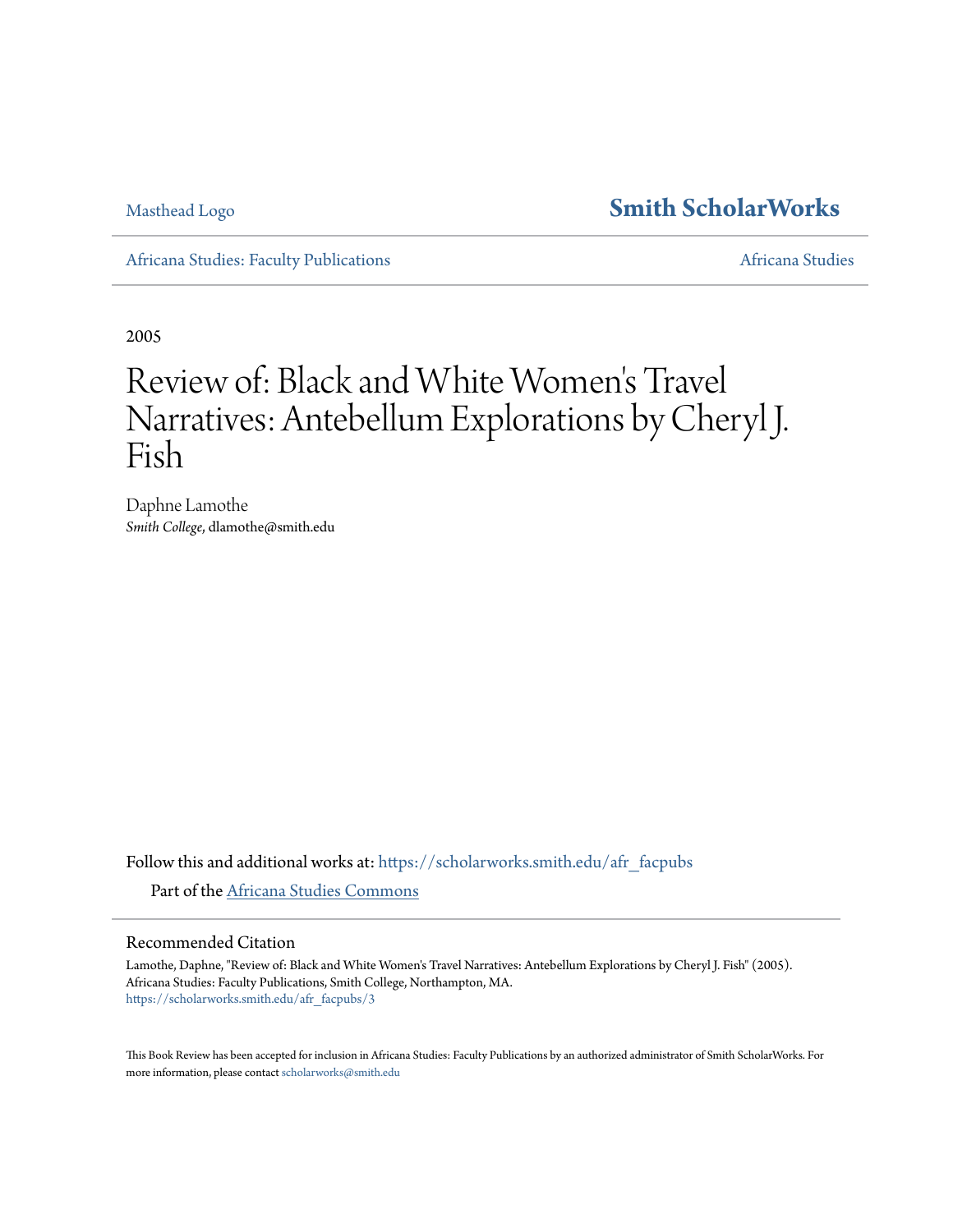# **DUKE** UNIVERSITY

Review

Reviewed Work(s): Black and White Women's Travel Narratives: Antebellum Explorations by Cheryl J. Fish Review by: Daphne Lamothe Source: Meridians, Vol. 6, No. 1 (2005), pp. 216-222 Published by: Duke University Press Stable URL: https://www.jstor.org/stable/40338694 Accessed: 06-03-2019 14:48 UTC

JSTOR is a not-for-profit service that helps scholars, researchers, and students discover, use, and build upon a wide range of content in a trusted digital archive. We use information technology and tools to increase productivity and facilitate new forms of scholarship. For more information about JSTOR, please contact support@jstor.org.

Your use of the JSTOR archive indicates your acceptance of the Terms & Conditions of Use, available at https://about.jstor.org/terms



Duke University Press is collaborating with JSTOR to digitize, preserve and extend access to Meridians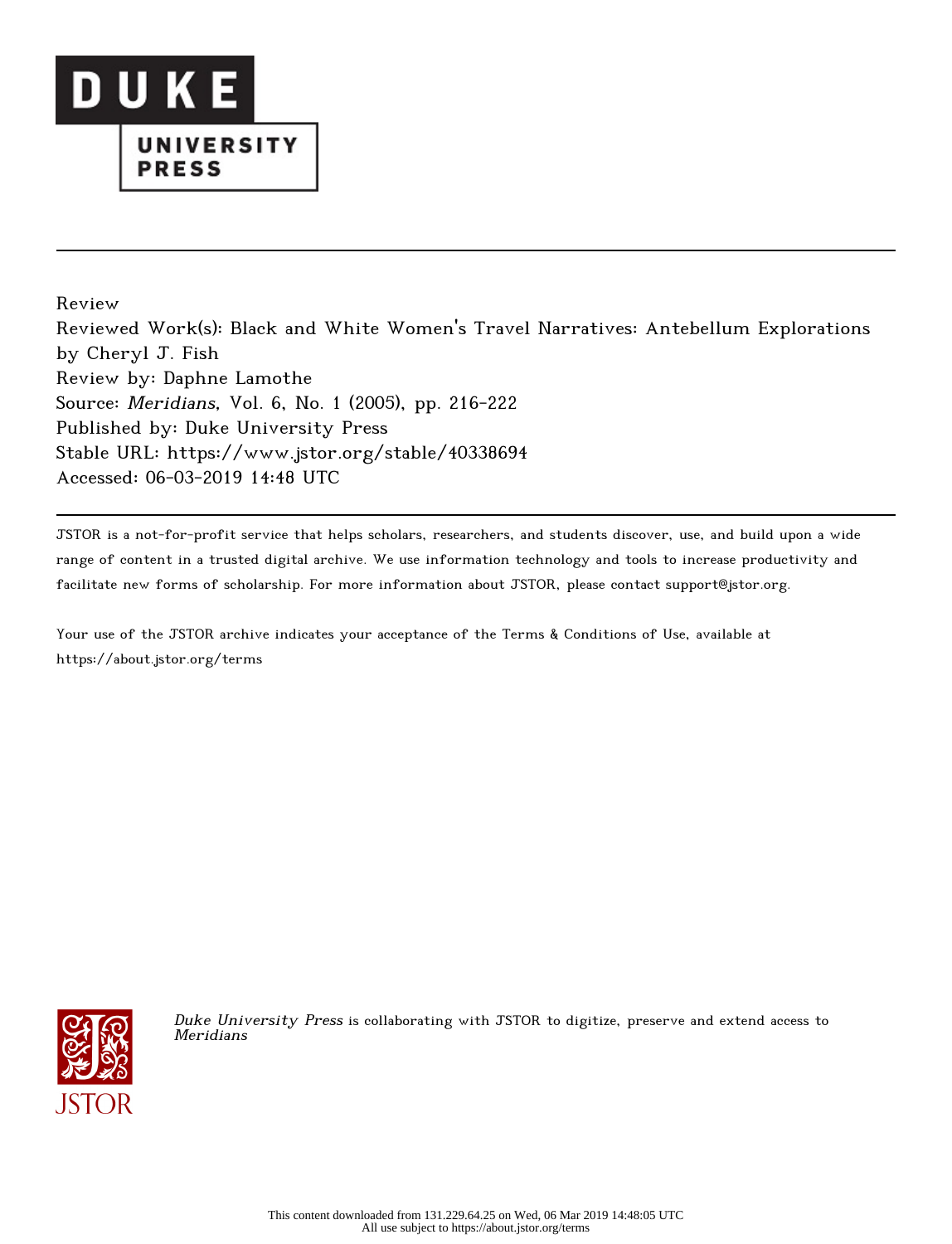## Book Review

 Black and White Women's Travel Narratives: Antebellum Explorations. By Cheryl J. Fish. Gainesville: University Press of Florida, 2004. 224 pp. Library binding, \$59.95.

 In Black and White Women's Travel Narratiues, Cheryl J. Fish contributes to studies of gender, race, nation, and travel with her examination of three nineteenth-century women travelers and writers: Nancy Prince, Mary Seacole, and Margaret Fuller. By focusing on these subjects Fish sheds new light on a group of writers who, particularly in the case of the first two, have been largely neglected. Moreover, she declares her intent to "gender" Paul Gilroy's vision of the Black Atlantic by studying the "mobile working bodies of black and white women of the Americas" and including women as "cultural agents" in discourses of travel and mobility (1993).

 This notion of women's bodies at work and in motion is central to Fish's thesis that mobility allows for "the deployment of a critical voice within the global public sphere" (24). All three women engaged in acts of social benevolence and took part in political debates around questions of enslavement, racial uplift, and national expansion. They did so during a period of technological modernization that facilitated their movement to far-off places. Each wrote travelogues between 1840 and 1850 that were meant to function as social critiques of issues such as emigration, nation alism, slavery, and women's rights. Their narratives document how historical conflagrations, such as the Crimean War, transformed frontier places into sites of conflict. They all found themselves at crossroads, Fish argues, in contact zones where people and ideologies collided.

 Black and White Women's Travel Narratives begins with an introduction that explains in a preliminary fashion the historical and social context for these texts and that provides a rationale for reading these diverse works together. In it Fish also introduces a number of the issues, themes, and theoretical concepts that concern her, such as "mobile subjectivity," designating the travelogue to be a "hybrid and dialogic genre" so as to decenter the

 [Meridians: feminism, race, transnationalism 2005, vol. 6, no. 1, pp. 216-222] ©2005 by Smith College. All rights reserved.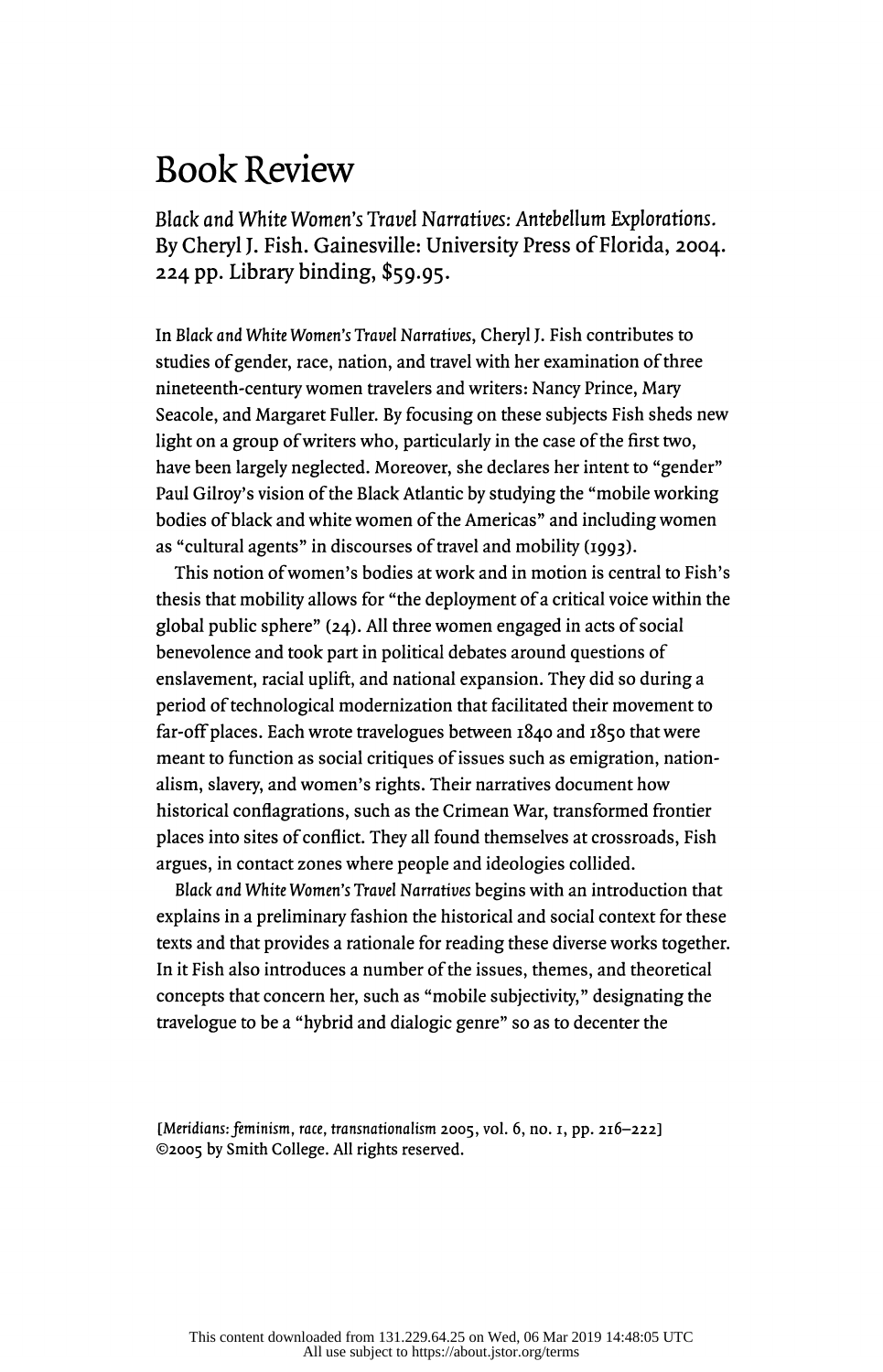| <sub>Junce the</sub><br>1 Cayuga<br>between<br>be travel-                                                                                                                                                         | THE FAIR.<br>IF The time of the Fair is at Christmas week, and<br>the receipts are to be devoted mainly to the Massa-<br>chusetts Anti-Slavery Society.                                                                                                                                                                                                                                                                                                                                                                                                                                                                                    |
|-------------------------------------------------------------------------------------------------------------------------------------------------------------------------------------------------------------------|--------------------------------------------------------------------------------------------------------------------------------------------------------------------------------------------------------------------------------------------------------------------------------------------------------------------------------------------------------------------------------------------------------------------------------------------------------------------------------------------------------------------------------------------------------------------------------------------------------------------------------------------|
| gan, was<br>erew, ten<br>d C<br>owley, of<br>o his exis-<br>mping out<br>d recently<br>only the<br>$m, (M_{158})$<br>brary and<br>ge 30,000<br>er Adams,<br>ed in Pen-<br>ss of eight<br>is farm.-<br>le races at | TO THE BENEVOLENT.<br>Mrs. Nancy Prince, being about to establish a man-<br>ual labor school for orphans and outcasts at King-<br>ston, Jamaica, requests the aid of the benevolent and<br>the liberal. Any donations in money, children's<br>books, or clothing, may be left at Miss Ray's, No. 1<br>Chapel Place-No. 25, Belknap street-or 25, Corn-<br>hill, before the last week of this month, where they<br>will be thankfully received, and where may be found<br>a pamphlet on the present state of Jamaica, written<br>by Mrs. Prince. Price 25 cents. It may also be ob-<br>tained at No. 25, Cornhill.<br>Boston, Nov. 3, 1841. |
|                                                                                                                                                                                                                   | LECTURES BY MRS. GOVE.<br>Mrs. S. Gove will give a course of 18 lessons, in<br>the principles of Mr. James Brown's Grammar, with<br>which instruction in Vocal Philosophy will be com-<br>bined. Price for the course \$5. Commencing the<br>8th inst. at 11 o'clock, A. M. at the Marlboro' Chapel.<br>Boston, Nov. 6, 1841.                                                                                                                                                                                                                                                                                                              |

The Liberator. (The Library Company of Philadelphia.)

 narrator's authority (15), and the implications of embodiment for the female subject.

 Chapter 1 focuses on Nancy Prince, a free black woman born in Massa chusetts who accompanied her husband to Russia in 1824, where he worked for nine years as a guard to the tsar. After being left a widow, Prince traveled to Jamaica in 1840, where she engaged in missionary work, aiding newly emancipated Jamaicans and helping raise funds for a school for orphans. Fish describes Prince, who traveled by ship, as an anomaly, neither enslaved nor as free as the proverbial seaman. She was free to travel away from home, Fish reminds us, but her lack of race and class privilege necessitated that she justify her travel under the guise of wifely duty and moral obligation. Fish focuses most of her analysis on Prince's travel ogues, which include an 1841 pamphlet, The West Indies: Being a Description of the Islands, Progress of Christianity, Education and Liberty Among the Colored

BOOK REVIEW 217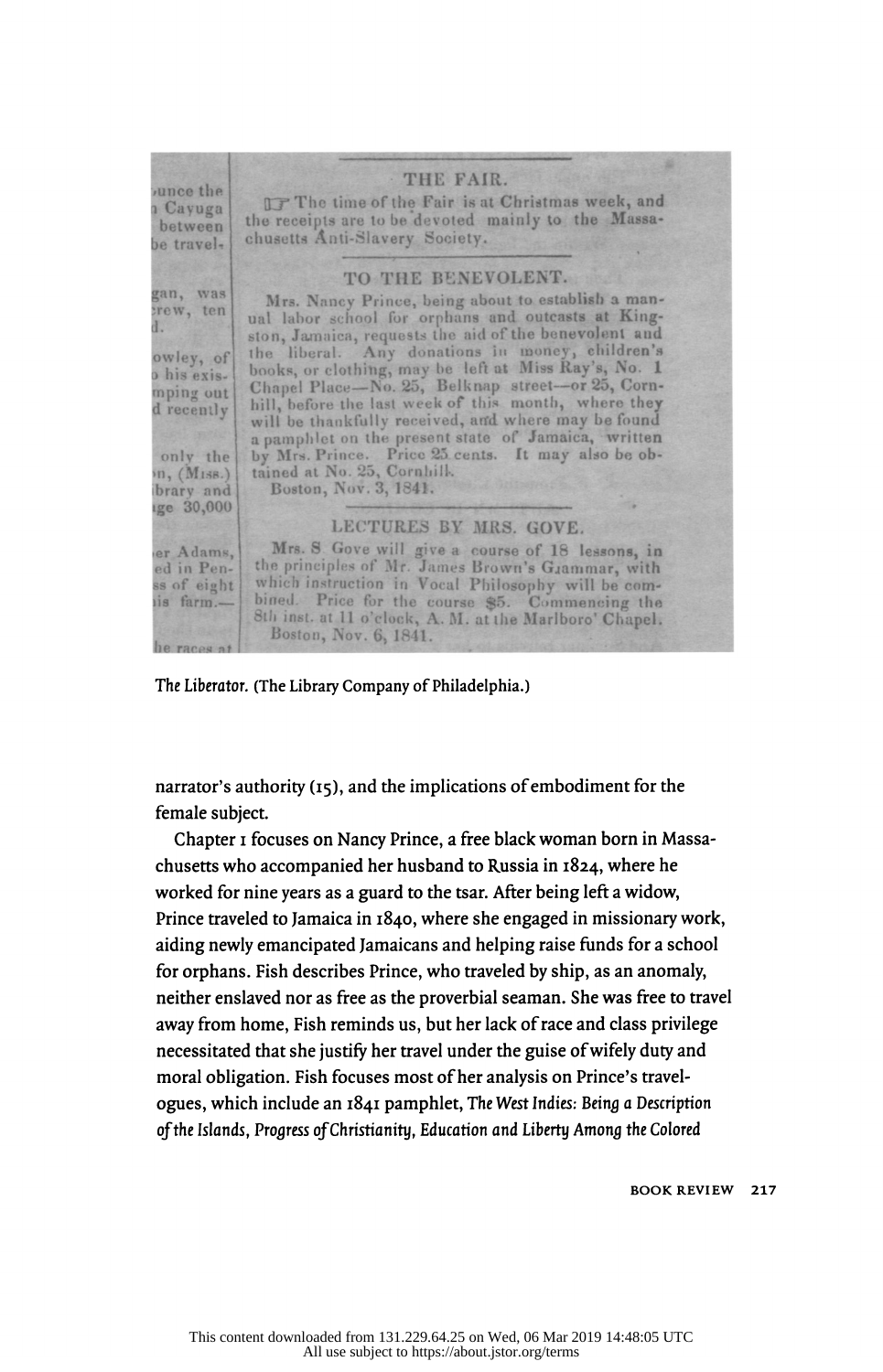

Mrs. Seacole's Hotel in the Crimea. (The Library Company of Philadelphia.)

 Population Generally, and three editions (1850, 1853, and 1856) of A Narrative of the Life and Travels of Mrs. Nancy Prince. Prince's travel was motivated, among other things, by her ambivalence over the domestic roles open to her. Thus Fish envisions Prince's migrations as flights from domesticity. Fish's reading of these text centers primarily on the female subject's interrelatedness to others, be it her husband, sister, mother, or others in the communities that she gathered around her. Fish suggests that Prince's representation of her body as alternately strong and powerful or infirm and vulnerable to sickness or acts of violence resonates with the interpersonal relations and social positions she had to negotiate.

 The next chapter attends to Mary Seacole, a Jamaican woman and contemporary of Florence Nightingale who traveled to the Crimea to practice medicine during the Crimean War. When faced with financial

218 MERIDIANS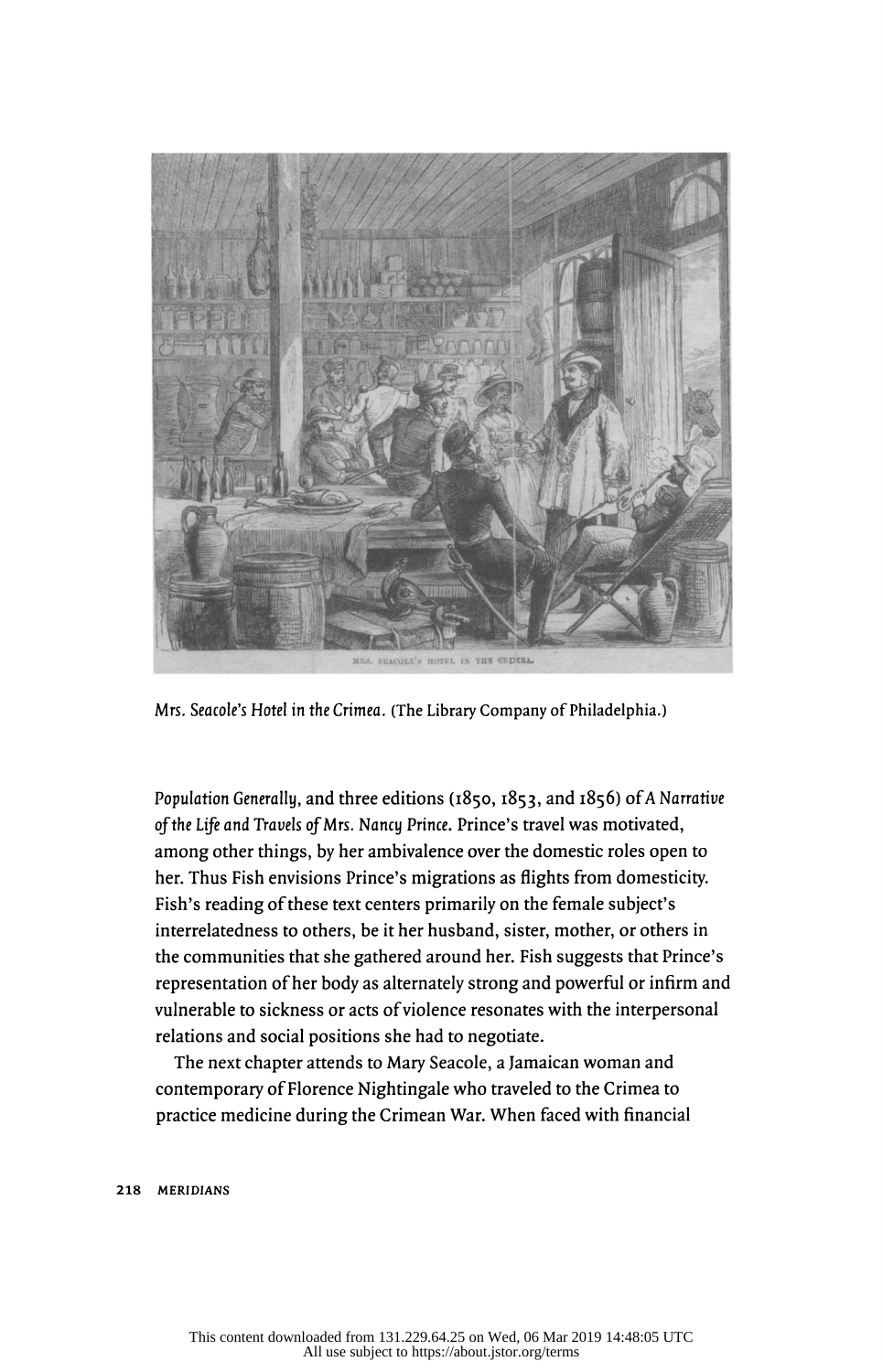difficulties and failing health, Seacole published Wonderful Adventures of Mrs. Seacole in Many Lands (1857) in order to earn a living. She was a freeborn woman of color from Kingston, Jamaica; but rather than seeing her as a black British colonial subject, Fish views her as a "transatlantic traveler of the Americas" who disrupts and resists categories of identification (66). Seacole's identities as Fish enumerates them include her self-conception as a "yellow" woman who is between black and white, British and Jamai can identities, a Crimean heroine who defies norms of propriety, a female picaro, a nonsexual "aunty" in Panama, and "mother" at the Crimean front. Seacole's multiplicity manifested itself in complex, and sometimes conflicting, ways. She was, for example, a supporter of the war and presumably of British militarism, and she was prone to holding herself and other "yellow" (that is, Creole) people in higher esteem than their blacker kin. Yet she also challenged white supremacy by condemning the brutality of American slaveholders who lived abroad and celebrating the success of free blacks in New Granada.

 Finally, in the last chapter Fish focuses on Margaret Fuller, the most well-known writer of the three and the only white woman featured in the book. Fuller had established herself in the Transcendental circles of Emerson and Thoreau and served as editor of The Dial when she published Summer on the Lakes, in 1843, an account of her journey to the Great Lakes, then the western frontier. Fish's analysis centers on both the original 1844 edition and the 1856 edition edited by Fuller's brother Arthur after her death, as well as letters and journal she wrote during her travels back and forth between New England and the American West. Fish examines Fuller's account of her westward travel into "nature" (as opposed to eastward into European "culture"), arguing that Fuller imagines the prairie to be an environment from which a mixed-race American genius would arise. This uniquely American character would borrow from European tradition while at the same time transforming the identity into an invigo rating and hybrid character. Fuller imagined the frontier space to represent a transition state, a space for social change that would enable the nation to flourish as a site of freedom, and a model of racial fusion and gender equity. Fish points out that Fuller's hybrid idealism was marred, however, by her objection to miscegenation. Fuller believed, for example, that the offspring of interracial parents inherited the inferior characteristics of each. She wrote about her belief in assimilation and eugenics, folding

BOOK REVIEW 219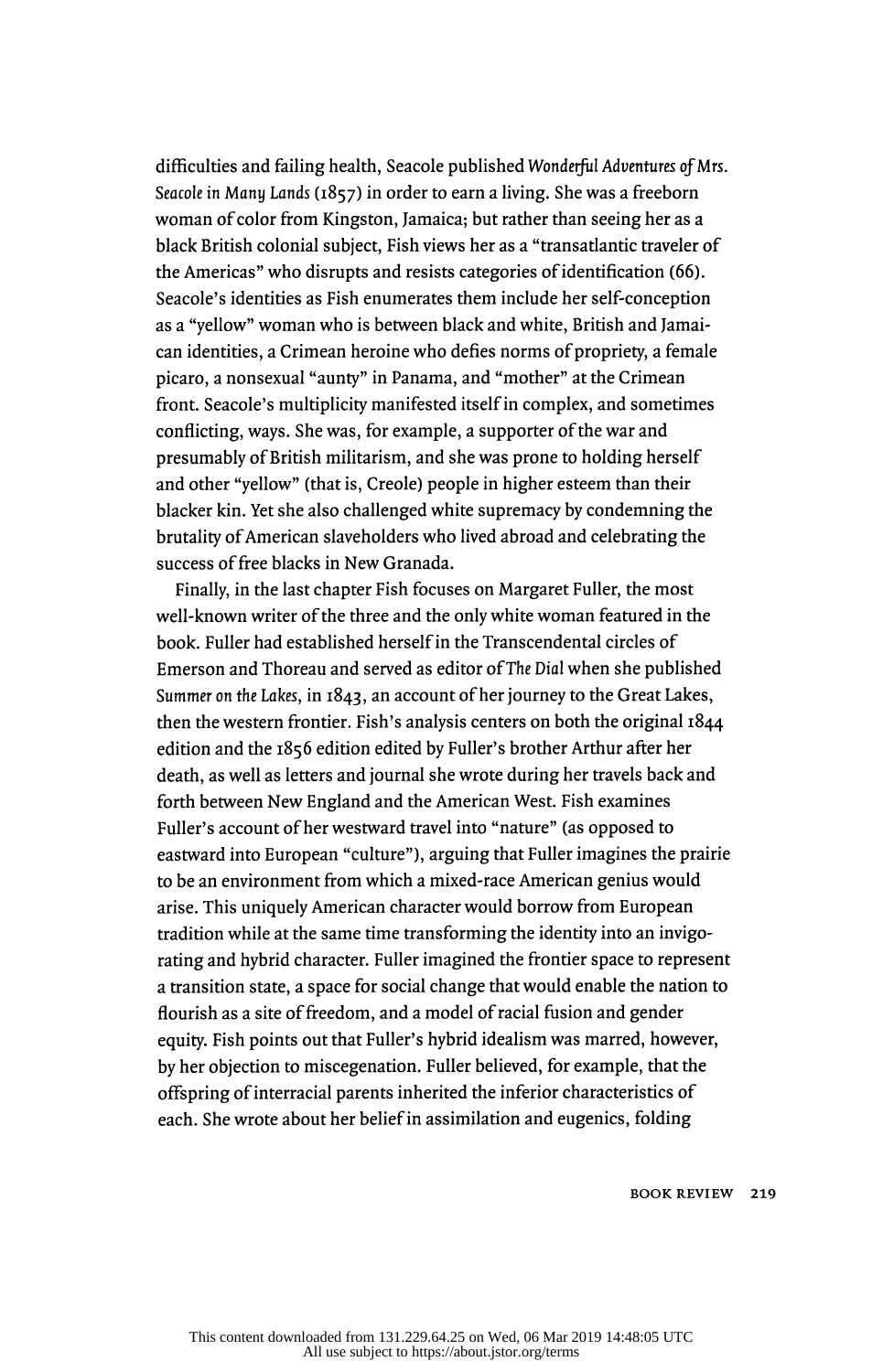notions of the purification of undesirable traits into her discourse of hybridity.

 Fish's inclusion of Fuller's text in this study reveals the limits and possibilities of her approach. Fuller's engagement with frontier spaces and imperial conquest, interracial and transnational encounters, and hybridity closely resembles the experiences and themes that Prince and Seacole

mought of own during Privir times . is only the poor Indians hop check of this region up ouch as can ha lited in this world, no eler Treis blood. beller be Tres wo On one is lared, belonging to  $.91.$ enCleman with arthum are staire  $\mathcal{A}$ found their cacher a) the worden troughs en they pounded their circ, he was Trui Coma her apen llul très  $\mathcal{L}_{\mathfrak{o}}$ re fin C. ca re for  $\epsilon$ .

 MS Am 1096 v. 9, n. 96. (By permission of Houghton Library, Harvard University.)

 Daily I thought of you during my visit to the Rock River territory. It is only five years since the poor Indians have been dispossessed of this region of sumptuous loveli-ness, such as can hardly be paralleled in this world. No wonder they poured out their blood freely before they would go. On one island, belonging to Mr Hinshaw, a gentleman with whom we staid, are still to be found their "caches" for secreting provisions, the wooden troughs in which they pounded their corn, the marks of their tomahawks upon felled trees. When he first came he found the body of an

#### 220 MERIDIANS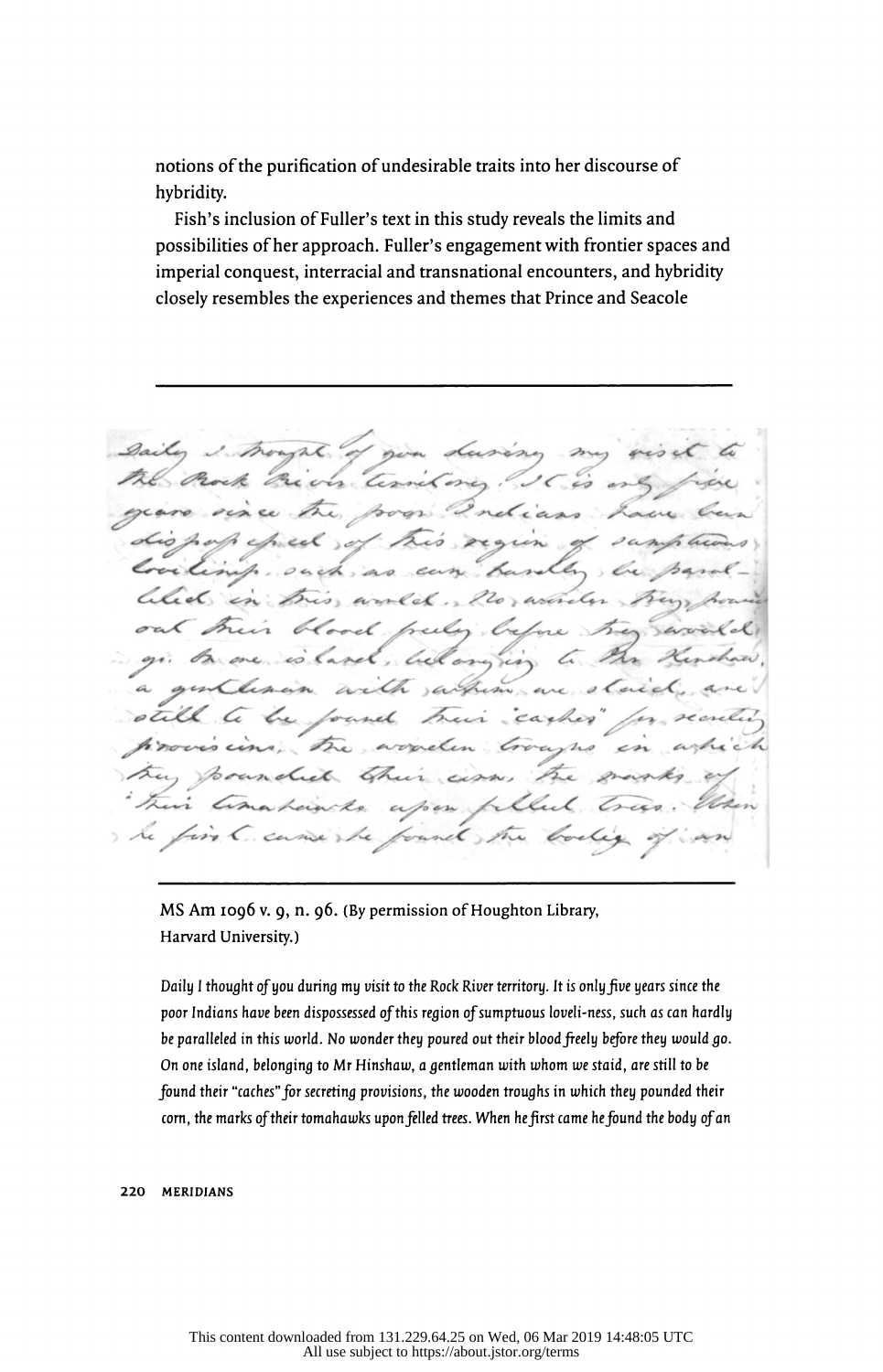explored. But in other ways, Fuller's perspective is dissimilar from the others, who engage more consistently in what Fish describes as "resistant truth telling" (13). In comparison, Fuller occupied a privileged position, and she articulated a hegemonic point of view when it came to race (she was certainly more radical in her opinions on the rights of [white] woman hood). Fish implicitly gestures toward Fuller's suitability for inclusion in this study; however, by focusing on Fuller's willingness to remain con scious of how gender, race, and class influenced her point of view of American Indians, Fish renders Fuller's critical imagination complex, presumably offering enough points of intersection with Seacole's and Prince's texts. Fuller's expression of elitist and nationalist views resonates differently than Prince's and Seacole's expression of the same. Although Fish notes the differences, she does not fully address the differential relation of these nationalist and elitist expressions to one another.<sup>1</sup>

 Further, Fish must contend with the fact that, especially in comparison to these two black women writers, Fuller wrote from a position of race and class privilege. Thus where Fish describes Prince as being confined to the ship when it docks at Key West en route to New York from Jamaica, for fear of being taken into custody and enslaved, she writes about Fuller experi encing "discomfort" when traveling from the east coast to more rural settings. Associating these experiences equally to the "body in pain," even when implicit, seems dubious here.<sup>2</sup> This is not to suggest that an analysis of the interracial Atlantic/New World is inappropriate. Joseph Roach's theorization of the "circum-Atlantic" sets at least one precedent for such an approach (1996). Rather, what it demands is an articulation of the theoretical stakes and/or experiential (dis)continuities that would bind these narratives together.

 Fish's central thesis is that these women's ability to travel acted as a catalyst to each coming to see herself as a citizen of the world. Arguing that each author acts out the idea that empowerment is contingent on the fact of mobility, she proposes that these texts reveal the limits and possi bilities of a "mobile subjectivity." This phrase is more to Fish than a metaphor for shifting identity; her subjects literally move, and in doing so they act and speak in radical ways. Mobility (as opposed to, say, imagina tive or conceptual voyages) is privileged to this extent because, Fish argues, travel is "a free passage into the liminal state, allowing one to escape the everyday self and be transformed into an(other)" (30). Fish's analysis of

BOOK REVIEW 221